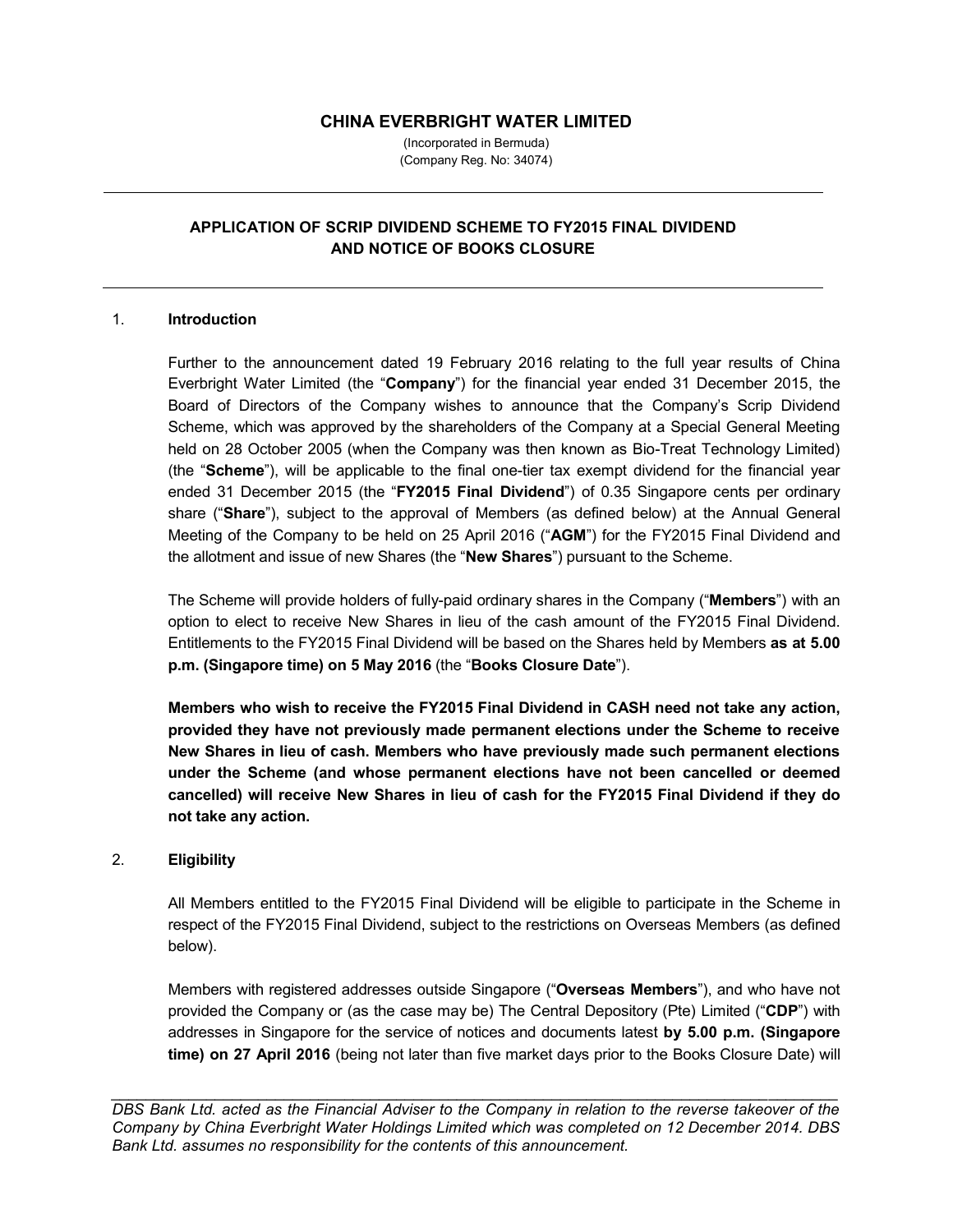not be eligible to participate in the Scheme.

**Overseas Members who wish to be eligible to participate in the Scheme should provide an address in Singapore for the service of notices and documents by notifying the Company c/o Boardroom Corporate & Advisory Services Pte. Ltd, 50 Raffles Place, #32-01 Singapore Land Tower, Singapore 048623 or, if the Overseas Member is a CDP depositor, to CDP at 11 North Buona Vista Drive, #06-07 The Metropolis Tower 2, Singapore 138589, not later than 5.00 p.m. (Singapore time) on 27 April 2016 (Wednesday).** 

Participation in the Scheme is subject to the requirement that such participation by a Member will not result in a breach of any other restriction on such Member's holding of Shares which may be imposed on any statute, law or regulation in force in Singapore or any other relevant jurisdiction, or by the bye-laws of the Company.

### 3. **Election Notices**

Notices of election ("**Election Notices**") are proposed to be despatched to eligible Members on or about 16 May 2016.

Eligible Members may elect to participate in the Scheme in relation to the FY2015 Final Dividend only, or they may make a permanent election to participate in the Scheme in respect of the FY2015 Final Dividend and all future dividends to which the Scheme is applied. These electives will be provided for in the Election Notices.

Eligible Members may elect to participate in the Scheme in respect of all, and not part only, of their holdings of Shares as at the Books Closure Date (except in the case of a depository agent or nominee company of a bank, merchant bank, stockbroker or other financial institution, holding Shares as custodian, who may be allowed to make an election to participate in the Scheme in respect of part only of the Shares to which each Election Notice received by it relates).

Eligible Members who are CDP depositors and who have registered Singapore mailing addresses with the CDP may submit their elections to participate in the Scheme in respect of the FY2015 Final Dividend via the CDP Phone Service. Such Members will need a Telephone Pin ("**TPIN**") in order to do so. To apply for or reset the TPIN, please complete the application form available from the SGX website at www.sgx.com/cdp and mail it to CDP. Permanent elections will not be allowed through the CDP Phone Service.

## 4. **Permanent Elections**

Eligible Members who have previously made permanent elections under the Scheme (and whose permanent elections have not been cancelled or deemed cancelled) will receive New Shares in lieu of the cash amount of the FY2015 Final Dividend. **They will be sent Scrip Dividend Entitlement Advices instead of Election Notices.**

Where an eligible Member has previously made a permanent election in respect of his holdings of Shares to which a Notice of Election relates, the permanent election will be effective for all future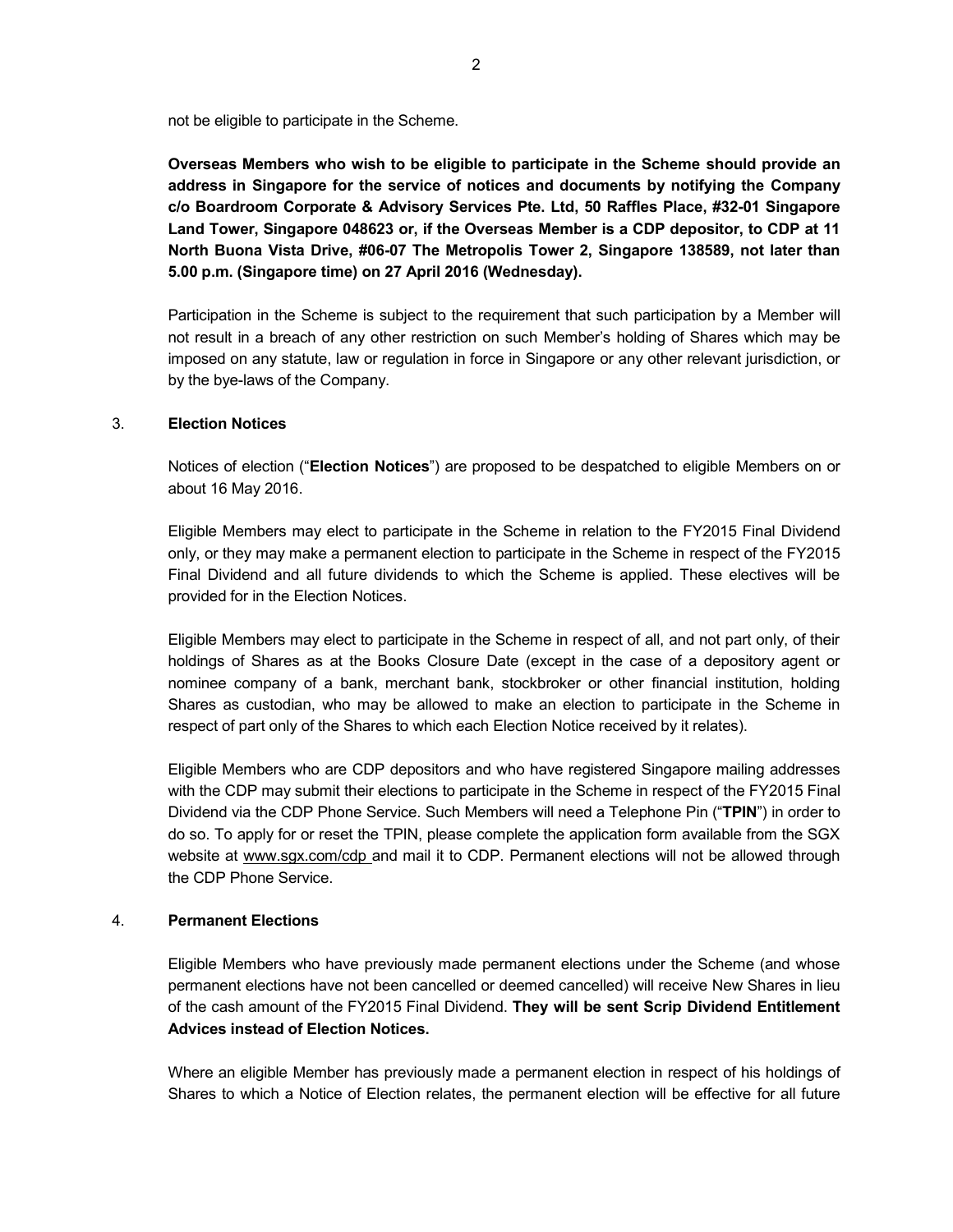qualifying dividends unless and until a notice of cancellation in the prescribed form is received by the Company or (as the case may be) CDP.

#### 5. **Issue Price**

For the purposes of the application of the Scheme to the FY2015 Final Dividend, the price at which each New Share is to be issued will be set at the average of the last dealt prices of a Share on the Singapore Exchange Securities Trading Limited ("**SGX-ST**") for each of the days on which the SGX-ST is open for trading during the period commencing on the day on which the Shares are first quoted ex-dividend on the SGX-ST after the announcement of the FY2015 Final Dividend and ending on the Books Closure Date (both dates inclusive).

The Company will announce the Issue Price on 6 May 2016.

## 6. **Fractional Entitlements**

Where the number of New Shares which may be issued to a participating Member under the scheme includes a fraction but is not less than one, the number of New Shares to be issued will be rounded up to the nearest whole number if the fraction is 0.5 or more, and rounded down to the nearest whole number if the fraction is less than 0.5 and the fraction will be disregarded. No cash will be paid on such disregarded fraction of a share.

Where less than one New Share is to be issued to a participating Member under the Scheme, such participating Member will not, regardless of whether he has elected to do so, receive any New Share, but will instead be paid his dividend in cash. This would be the case even if he has made a permanent election previously.

## 7. **Notice of Books Closure Date and Dividend Payment Date**

**NOTICE IS HEREBY GIVEN** that the Register of Transfer and Register of Members of the Company will be closed from 5.00 p.m. (Singapore time) on 5 May 2016, being the Books Closure Date, up to (and including) 6 May 2016 for the purpose of determining the entitlements of Members to the FY2015 Final Dividend of 0.35 Singapore cents for every Share held, subject to the approval of Members for the FY2015 Final Dividend at the AGM.

Duly completed registrable transfers of Shares received by the Company's share registrar, Boardroom Corporate & Advisory Services Pte. Ltd, 50 Raffles Place, #32-01 Singapore Land Tower, Singapore 048623 up to 5.00 p.m. (Singapore time) on 5 May 2016 will be registered before entitlements to the FY2015 Final Dividend are determined. Members whose securities accounts with The Central Depository (Pte) Limited are credited with Shares as at 5.00 p.m. (Singapore time) on 5 May 2016 will rank for the FY2015 Final Dividend.

The FY2015 Final Dividend, if so approved by Members, will be paid on 21 June 2016 (the "**Dividend Payment Date**"), and the New Shares are expected to be listed and credited on 22 June 2016 (the "**Listing and Crediting Date**").